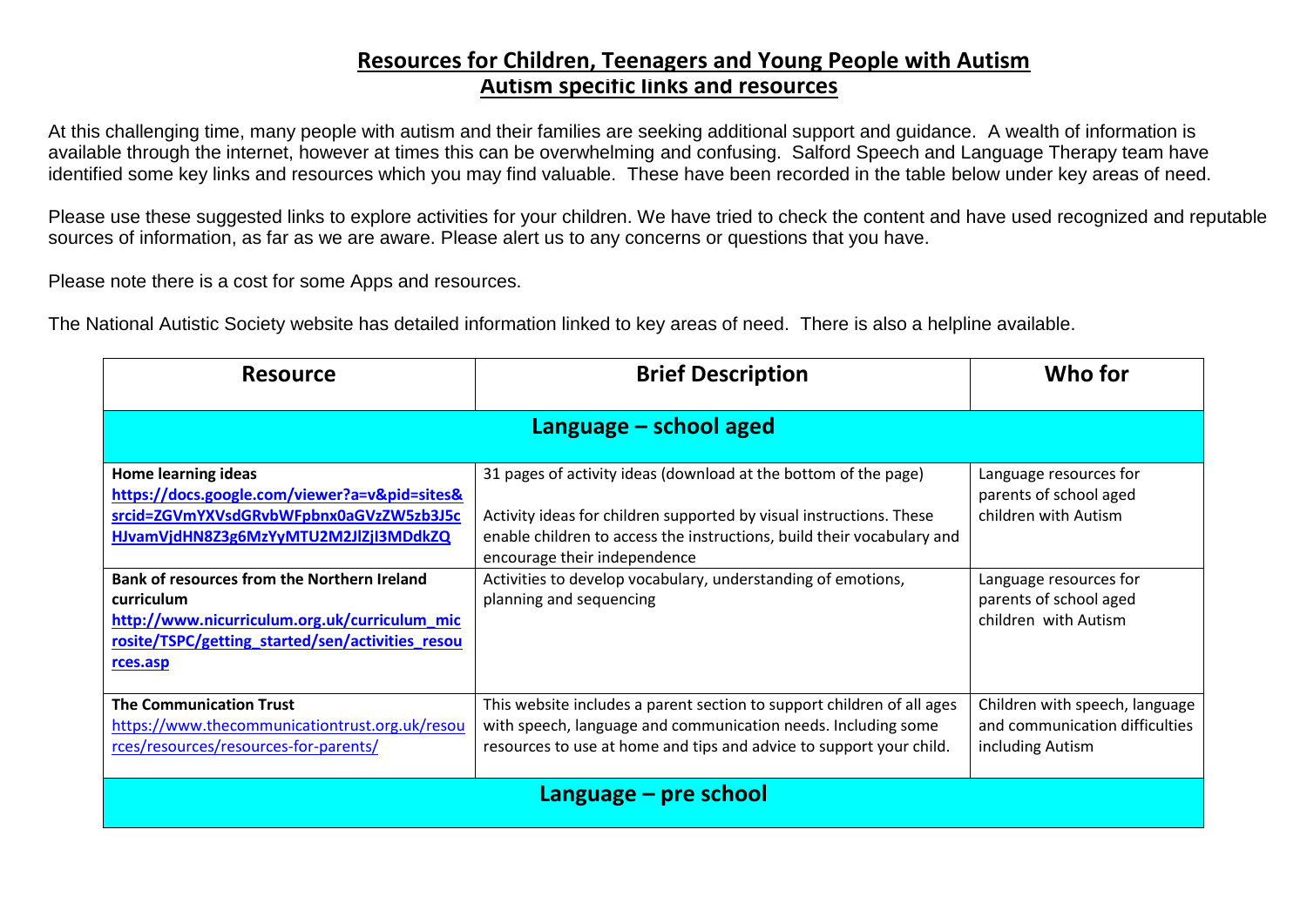| Ambitious about autism - Right from the start<br>https://www.ambitiousaboutautism.org.uk/right-<br>from-the-start                                                      | A downloadable free toolkit for autism in the early years including<br>practical tips for parents on language, play and social interaction                                                                          | Language resources for<br>parents of pre school children<br>with Autism             |  |
|------------------------------------------------------------------------------------------------------------------------------------------------------------------------|---------------------------------------------------------------------------------------------------------------------------------------------------------------------------------------------------------------------|-------------------------------------------------------------------------------------|--|
| Play - School aged children                                                                                                                                            |                                                                                                                                                                                                                     |                                                                                     |  |
| <b>Paw Print Badges</b><br>https://www.pawprintbadges.co.uk/                                                                                                           | Free challenge packs and other downloads. Indoor and outdoor<br>ideas for different play activities                                                                                                                 | Play resources for parents of<br>school aged children with<br>Autism                |  |
| Play - Pre-school aged children                                                                                                                                        |                                                                                                                                                                                                                     |                                                                                     |  |
| <b>Empowering little minds</b><br>https://www.empoweringlittleminds.co.uk/reso<br>urces-<br>1?fbclid=IwAR2AInVCXXW_ZMOg4I3Xdynlze8fEw<br>mRnUXe2b8i1rivmM17eSb1D9RpCuc | Sensory and messy play activities for children with additional needs                                                                                                                                                | Play resources for parents of<br>pre school and school aged<br>children with Autism |  |
| <b>The Imagination Tree</b><br>https://theimaginationtree.com/                                                                                                         | Creative art and craft activities for the very youngest - recipes and<br>ideas to make resources for messy play such as playdough to<br>encourage exploration of different textures and activities                  | Play resources for parents of<br>pre school and school aged<br>children with Autism |  |
| Play people games<br><b>Click here for Play People Games handout</b>                                                                                                   | Advice sheet giving ideas on playing people interaction games with<br>your children                                                                                                                                 | Activity ideas for parents of<br>pre school and school aged<br>children with Autism |  |
| Play with toys<br><b>Click here for Play with Toys handout</b>                                                                                                         | Advice sheet giving ideas on developing pretend play with toys with<br>your children                                                                                                                                | Activity ideas for parents of<br>pre school and school aged<br>children with Autism |  |
| <b>Learning</b>                                                                                                                                                        |                                                                                                                                                                                                                     |                                                                                     |  |
| Do2learn<br>https://do2learn.com/picturecards/VisualSchedule<br>s/index.htm                                                                                            | Ideas and resources to support children at home with additional<br>needs including Autism. Including literacy and maths ideas as well as<br>behaviour management advice and visuals to support learning at<br>home. | Children with SEN                                                                   |  |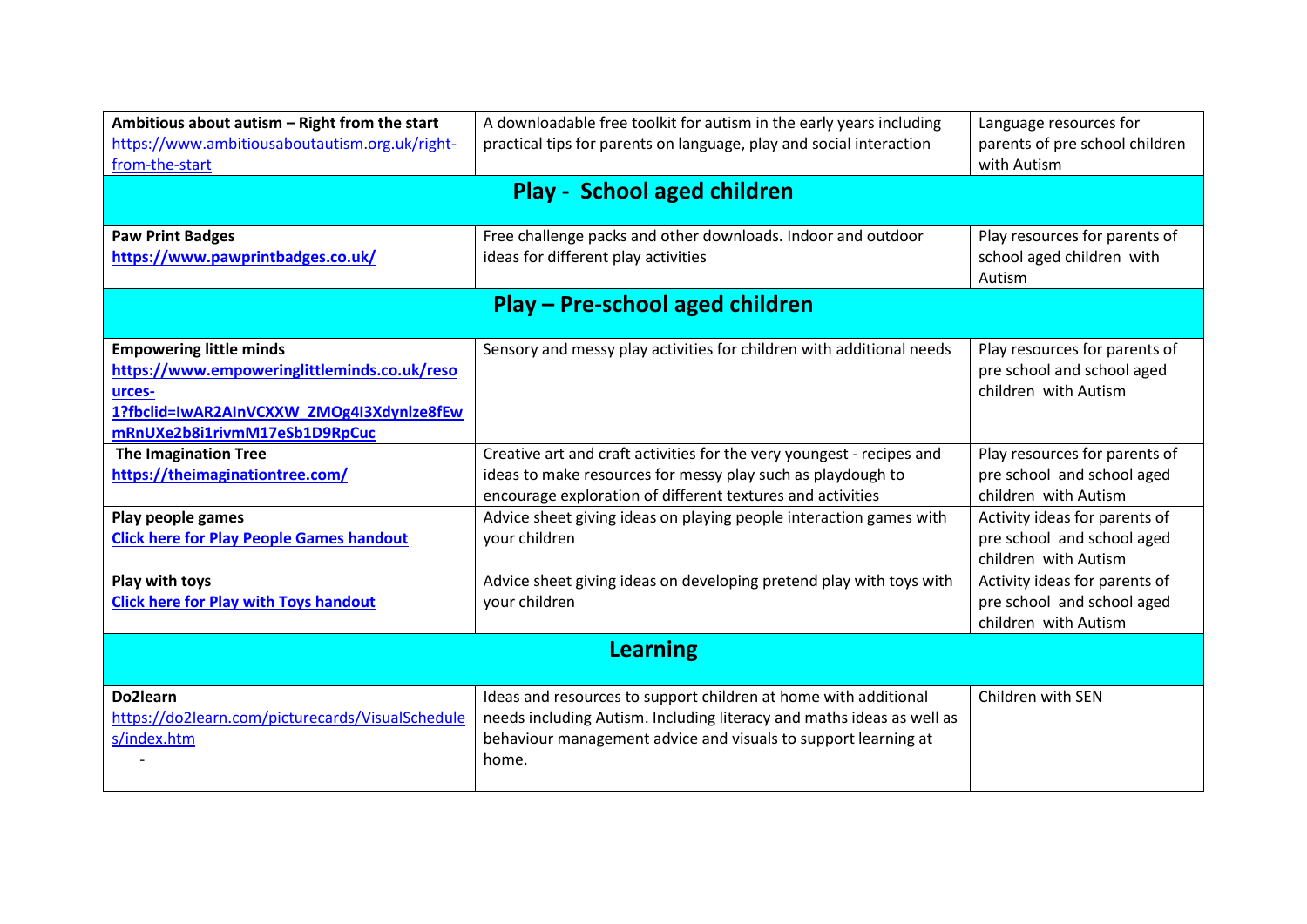| <b>Ashfield Academy</b><br>https://primarysite-prod-<br>sorted.s3.amazonaws.com/ash-field-<br>academy/UploadedDocument/92a358817cd1467a<br>a98a6f9f4e433dda/home-learning-guide-for-pmld-<br>pupils.pdf | This is a document created by Ashfield Academy which as school in<br>the UK for children with complex needs. This resource gives ideas<br>about how to learn with your child at home through various<br>different ways.                                                                                                                                                                                                                                                             | Children with SEN                             |  |
|---------------------------------------------------------------------------------------------------------------------------------------------------------------------------------------------------------|-------------------------------------------------------------------------------------------------------------------------------------------------------------------------------------------------------------------------------------------------------------------------------------------------------------------------------------------------------------------------------------------------------------------------------------------------------------------------------------|-----------------------------------------------|--|
| <b>Empowering little minds</b><br>https://www.empoweringlittleminds.co.uk/resour<br>ces-<br>1?fbclid=IwAR2AInVCXXW ZMOg4I3Xdynlze8fEw<br>mRnUXe2b8i1rivmM17eSb1D9RpCuc                                  | These resources are from a setting in Ireland supporting young<br>children and children with SEN. The website contains resources and<br>'lesson plans' to support a multisensory practical alternative learning<br>approach rather than online learning or printable worksheets. This is<br>ideal for children who require learning through practical multi-<br>sensory play activities to fully access their learning & regulate their<br>sensory systems whilst learning at home. | Early years children and<br>children with SEN |  |
| Euan's guide<br>https://euansguide.org.uk/ucp.php?mode=register                                                                                                                                         | Where people with disabilities review and share activity ideas                                                                                                                                                                                                                                                                                                                                                                                                                      | Children with SEN                             |  |
| <b>Physical Activity</b>                                                                                                                                                                                |                                                                                                                                                                                                                                                                                                                                                                                                                                                                                     |                                               |  |
| <b>Early Movers</b>                                                                                                                                                                                     | Physical activities, some requiring minimal or every-day equipment,                                                                                                                                                                                                                                                                                                                                                                                                                 | For babies, toddlers and                      |  |
| www.earlymovers.org.uk                                                                                                                                                                                  | e.g. hand clapping, balloon catch, bouncing ball.                                                                                                                                                                                                                                                                                                                                                                                                                                   | preschool children up to 5<br>years.          |  |
| <b>GoNoodle</b><br>https://www.gonoodle.com/                                                                                                                                                            | Free app containing videos designed to get kids moving, wake up<br>their bodies and engage their minds. It includes dance parties, yoga,<br>mindfulness and relaxation activities and fun games to play. Also<br>contains printable resources and hand washing information for<br>children.                                                                                                                                                                                         | All ages                                      |  |
| <b>BBC Bitesize</b><br>https://www.bbc.co.uk/bitesize                                                                                                                                                   | See Physical Education section - videos, quizzes and games.                                                                                                                                                                                                                                                                                                                                                                                                                         | Primary, secondary and post-<br>16 students   |  |
| <b>Topmarks</b><br>https://www.topmarks.co.uk/                                                                                                                                                          | A collection of educational games - see physical education section.                                                                                                                                                                                                                                                                                                                                                                                                                 | Primary and secondary                         |  |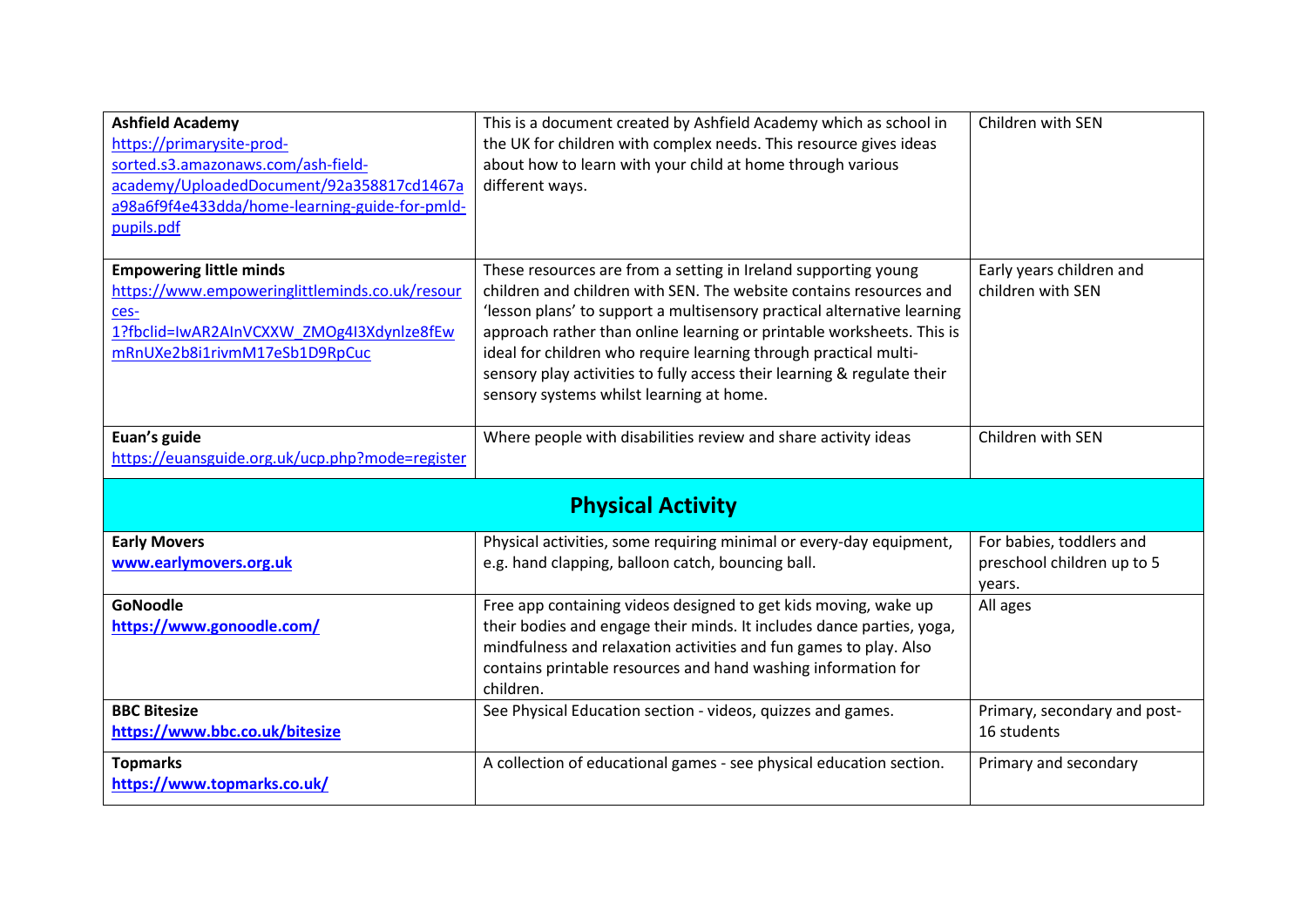| <b>YouTubeKids</b>                              | Exercise, dancing and music videos for kids                           | All ages                  |
|-------------------------------------------------|-----------------------------------------------------------------------|---------------------------|
| https://www.youtubekids.com/                    |                                                                       |                           |
| YouTube - PE with Joe                           | Exercise sessions for children and adults                             | All ages                  |
| https://www.youtube.com/watch?v=Rz0go1pTda8     |                                                                       |                           |
| <b>Box of Ideas</b>                             | Useful for sensory needs/ASD or children with co-ordination           | Primary age               |
| http://boxofideas.org/                          | difficulties. There are suggested activities for developing skills of |                           |
|                                                 | daily living such as dressing yourself, developing a pencil grip and  |                           |
|                                                 | hand writing etc.                                                     |                           |
|                                                 |                                                                       |                           |
|                                                 | <b>Emotional regulation</b>                                           |                           |
|                                                 |                                                                       |                           |
| <b>Understood</b>                               | 5 social emotional learning games to play with your child             | Children and young people |
| https://www.understood.org/en/school-           |                                                                       | with Autism or anxiety    |
| learning/learning-at-home/games-                |                                                                       |                           |
| skillbuilders/social-emotional-activities-for-  |                                                                       |                           |
| children                                        |                                                                       |                           |
| <b>Chatterpack Developing an awareness of</b>   | A free resource giving ideas of supporting children to understand and | Children and young people |
| emotions and triggers                           | regulate emotions                                                     | with Autism or anxiety    |
| https://cdn.shopify.com/s/files/1/0088/6797/112 |                                                                       |                           |
| 3/files/ChatterPack -                           |                                                                       |                           |
| Developing an awareness of emotions and tr      |                                                                       |                           |
| iggers.pdf?110                                  |                                                                       |                           |
| <b>National autistic society</b>                | An app which helps people to remember activities, reduce anxiety      | Teenagers / adults        |
| <b>Anxiety in autistic adults</b>               | and feel supported                                                    |                           |
| Brain in hand app                               |                                                                       |                           |
| <b>Twitter Account</b>                          | Examples of visual strategies to support with understanding and       | Children                  |
| @EPInsight                                      | regulating emotions                                                   |                           |
|                                                 | Talkingmats examples                                                  |                           |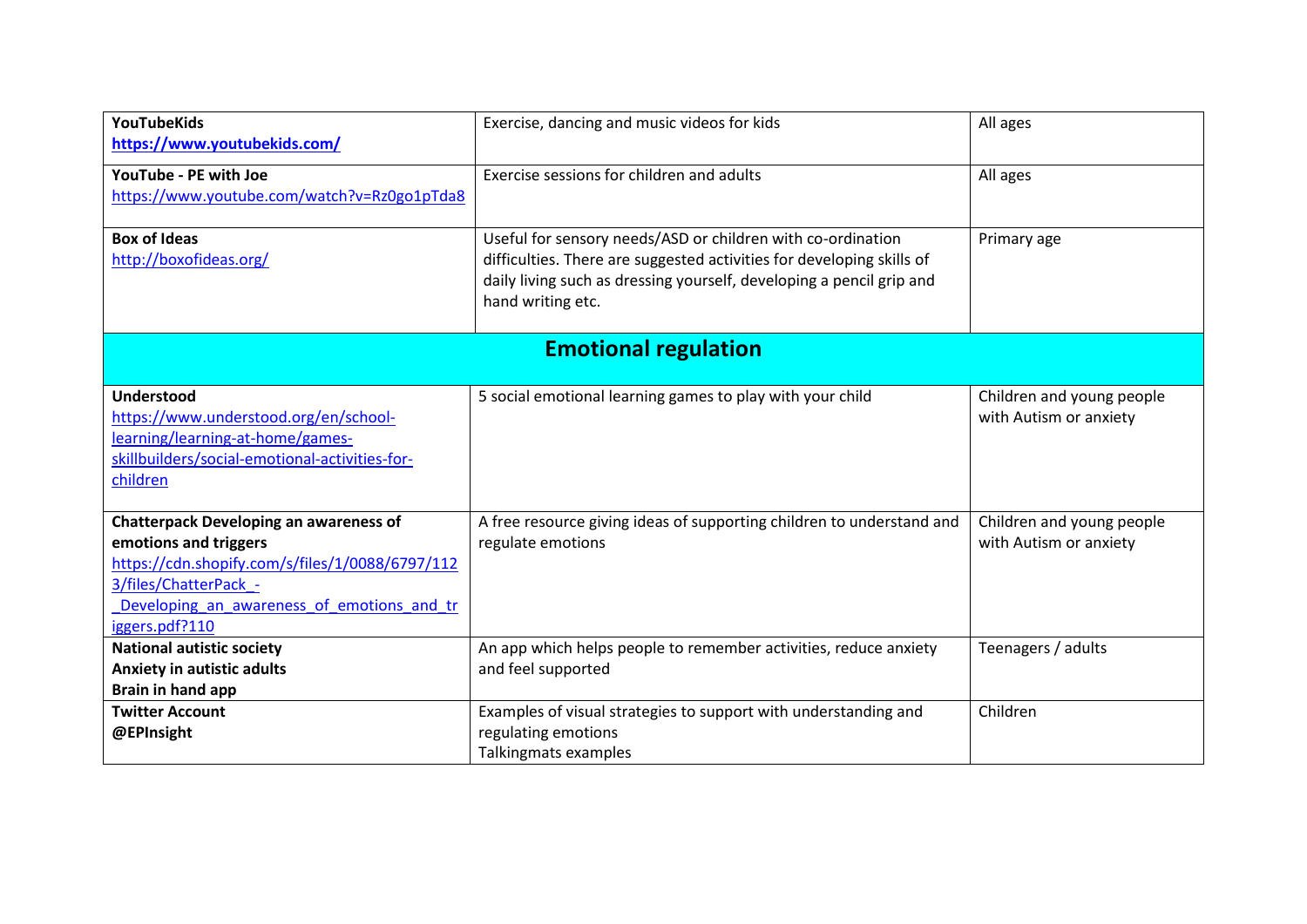| <b>Zones of Regulation</b>                    | Helping students to gain skills in consciously regulating their actions,<br>which in turn leads to increased control and problem solving abilities. | Children struggling with        |
|-----------------------------------------------|-----------------------------------------------------------------------------------------------------------------------------------------------------|---------------------------------|
| http://www.zonesofregulation.com/index.html   |                                                                                                                                                     | emotions                        |
| <b>Calm Jars</b>                              | An explanation of how to create Calm Jars which children can shake                                                                                  | Children across ages            |
| https://lemonlimeadventures.com/lego-calm-    | when they need a break/to calm. They are aimed at children who                                                                                      |                                 |
| down-jar/                                     | have sensory processing difficulties or become easily over                                                                                          |                                 |
|                                               | stimulated.                                                                                                                                         |                                 |
|                                               | <b>Sensory needs</b>                                                                                                                                |                                 |
| 50 sensory learning activities                | A practical list of sensory learning ideas achievable at home                                                                                       |                                 |
| https://inclusiveteach.com/2020/03/20/150-    |                                                                                                                                                     | Across age range                |
| sensory-learning-ideas/                       |                                                                                                                                                     |                                 |
|                                               |                                                                                                                                                     |                                 |
| <b>National autistic society</b>              | Information about what sensory differences are and how these may                                                                                    | Children and adults             |
| https://www.autism.org.uk/about/behaviour/se  | impact on a child / person with Autism.                                                                                                             |                                 |
| nsory-world.aspx                              | Practical ideas for supporting a child with sensory differences.                                                                                    |                                 |
| <b>Sensory stories</b>                        | Using sensory stimuli to convey a narrative                                                                                                         | Individuals with profound and   |
| http://www.thesensoryprojects.co.uk/covid19-  |                                                                                                                                                     | multiple learning difficulties, |
| resources                                     |                                                                                                                                                     | complex autism, sensory         |
|                                               |                                                                                                                                                     | processing difficulties,        |
|                                               |                                                                                                                                                     | communication disorder and      |
|                                               |                                                                                                                                                     | learning disabilities.          |
| <b>Twitter Account</b>                        | Tips for sensory needs                                                                                                                              | Children                        |
| @EPInsight                                    |                                                                                                                                                     |                                 |
| <b>Children's Occupational Therapy</b>        | Lots of leaflets and suggested activities for children with a range of                                                                              | Across ages                     |
| https://www.childrensoccupationaltherapy.org. | sensory needs. Some are play based and some of for skills                                                                                           |                                 |
| uk/                                           | development.                                                                                                                                        |                                 |
|                                               |                                                                                                                                                     |                                 |
| <b>Social Communication and Interaction</b>   |                                                                                                                                                     |                                 |
|                                               |                                                                                                                                                     |                                 |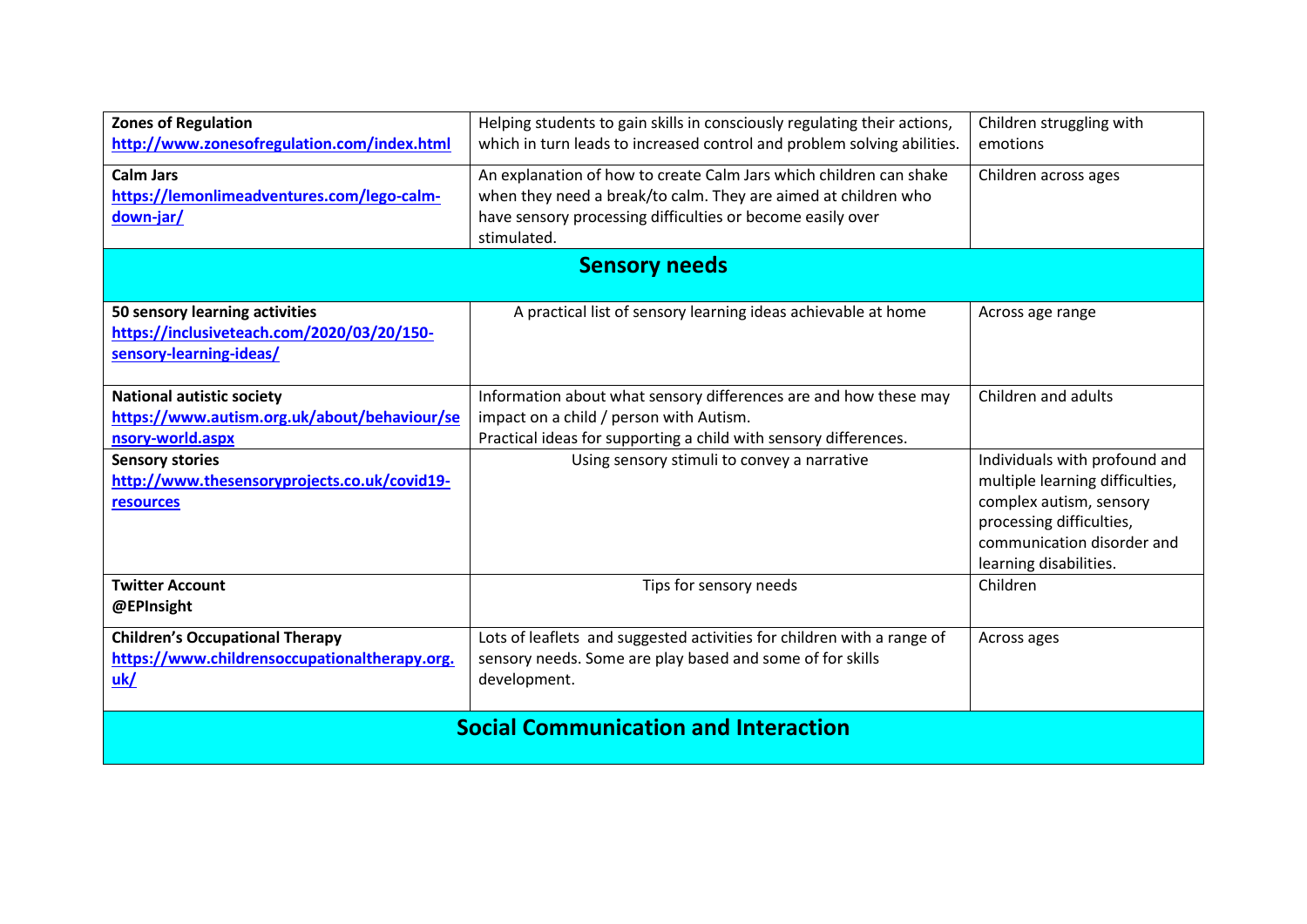| <b>Social Stories</b>                           | What is Coronavirus Social Story that explains about coronavirus and | Social stories for parents to   |
|-------------------------------------------------|----------------------------------------------------------------------|---------------------------------|
| https://theautismeducator.ie/wp-                | what can/cannot be done socially during this time.                   | share with children across ages |
| content/uploads/2020/03/The-Corona-Virus-       |                                                                      | to support their understanding  |
| Free-Printable-Updated-2-The-Autism-Educator-   |                                                                      | of coronavirus                  |
| .pdf                                            |                                                                      |                                 |
|                                                 | Social Story about Pandemics written by Carol Gray                   |                                 |
| https://carolgraysocialstories.com/wp-          |                                                                      |                                 |
| content/uploads/2020/03/Pandemics-and-the-      |                                                                      |                                 |
| <b>Coronavirus.pdf</b>                          |                                                                      |                                 |
|                                                 | Advice on how to make a social story                                 |                                 |
| http://www.rchsd.org/documents/2015/07/soci     |                                                                      |                                 |
| al-story-template                               |                                                                      |                                 |
|                                                 | Social story to explain Coid-19                                      |                                 |
| https://www.youtube.com/watch?v=iOlbhHBbG       |                                                                      |                                 |
| Is&feature=youtu.be                             |                                                                      |                                 |
| <b>Comic strip conversations</b>                | Explanation of comic strip conversations, how to use them and how    | Across all ages                 |
| https://www.autism.org.uk/about/strategies/so   | to make your own.                                                    |                                 |
| cial-stories-comic-strips.aspx                  |                                                                      |                                 |
|                                                 |                                                                      |                                 |
| Lego therapy                                    | Free resource pack which can be downloaded by going                  | School age children and         |
| https://www.twinkl.co.uk/resource/t-s-          | to www.twinkl.co.uk/offer and enter the code UKTWINKLHELPS. It       | teenagers to be completed       |
| 2547094-building-brick-therapy-resource-pack-   | has role cards, target cards, observation sheets and sticker reward  | with family members             |
|                                                 | charts.                                                              |                                 |
|                                                 |                                                                      |                                 |
|                                                 | Building plans that can be used to create Lego structures            |                                 |
| https://letsbuilditagain.com/instructions/0547/ |                                                                      |                                 |
| <b>Talking Mats</b>                             | Easy Read version of WHO Social Distancing recommendations. It       | Across ages                     |
| https://www.talkingmats.com/wp-                 | explain the current situation & helps to support people with         |                                 |
| content/uploads/2013/09/20200319-               | communication difficulties to understand and share their feelings    |                                 |
| coronavirus-easy-read-pdf.pdf                   | about it.                                                            |                                 |
|                                                 |                                                                      |                                 |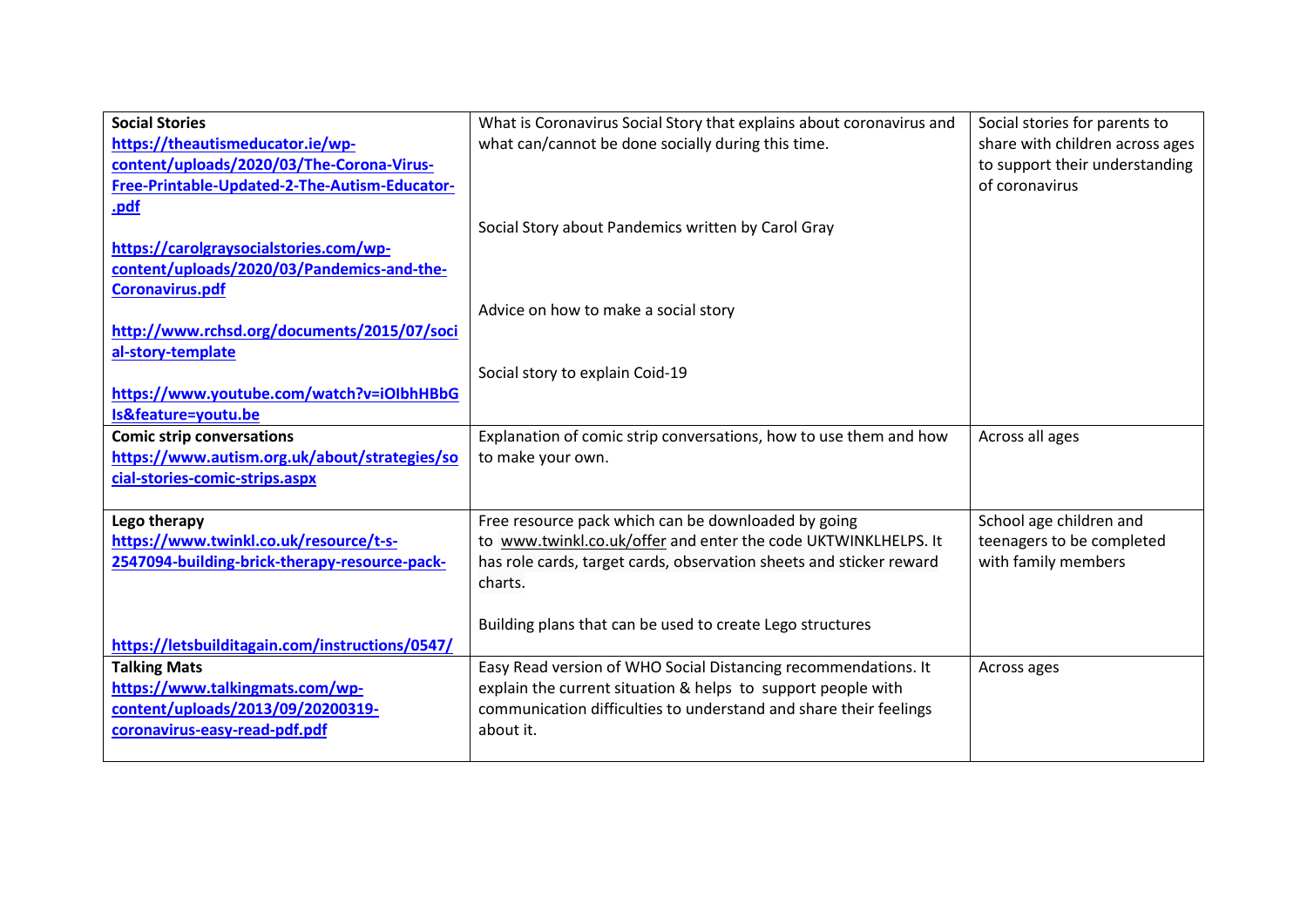| <b>Intensive Interaction</b><br>https://www.intensiveinteraction.org/ | Explanation surrounding intensive interaction and the history behind<br>it is provided. Videos modelling Intensive Interaction are included. | Across ages to support<br>interaction. |
|-----------------------------------------------------------------------|----------------------------------------------------------------------------------------------------------------------------------------------|----------------------------------------|
|                                                                       |                                                                                                                                              |                                        |
|                                                                       | <b>Transactional Support</b>                                                                                                                 |                                        |
|                                                                       |                                                                                                                                              |                                        |
| <b>Visual timetables</b>                                              | Parents can use these visuals at home to support a child's                                                                                   | School age and above to                |
| <b>Timetable for home</b>                                             | understanding of their new routine as part of home learning. This can                                                                        | support understanding of               |
| https://www.twinkl.co.uk/resource/t-c-081-                            | be downloaded for free when you subscribe to a Twinkl account.                                                                               | routine using symbols.                 |
| visual-timetable-for-home-1                                           |                                                                                                                                              |                                        |
|                                                                       | Free 90 day trial can be utilised by registering an account. It provides                                                                     |                                        |
| Symbol system                                                         | access to symbols and interactive activities                                                                                                 |                                        |
| https://www.boardmakeronline.com/Login.aspx                           |                                                                                                                                              |                                        |
| <b>Work-Reward Systems</b>                                            | A work reward system is a structured way to maintain a maximum                                                                               | School age and teenagers               |
| <b>Click here for Work-Reward Systems handout</b>                     | level of motivation and engagement in a less preferred task                                                                                  |                                        |
| <b>Objects of Reference</b>                                           | Explanation of Objects of Reference, how to make/choose objects                                                                              | Across ages to support                 |
| <b>Click here for Objects of Reference handout</b>                    | and how to use them effectively. Advice suggested around building<br>up use of these to support choice making.                               | understanding using objects.           |
| https://communicationmatters.org.uk/guidance                          |                                                                                                                                              |                                        |
| /#objects-of-reference                                                |                                                                                                                                              |                                        |
| <b>Now-Next Boards</b>                                                | Advice sheet which explains why these can be important/helpful and                                                                           | Across ages to support                 |
| Speak up Salford Website link to be created                           | how to use these.                                                                                                                            | understanding of a given               |
| which connects to our Using Now and Next                              |                                                                                                                                              | situation and aid transition.          |
| <b>Boards explanation sheet</b>                                       |                                                                                                                                              |                                        |
|                                                                       |                                                                                                                                              |                                        |
| https://www.suffolklearning.co.uk/suffolklearni                       | Examples of now-next boards are shown.                                                                                                       |                                        |
| ng images/users/Early Years Team CYP//Using                           |                                                                                                                                              |                                        |
| NowandNextBoards.pdf                                                  |                                                                                                                                              |                                        |
| General purpose planners to plan the day:                             | This toolkit is aimed at helping families support children at home. For                                                                      | All ages to support planning at        |
| https://illinois-school-closure-toolkit                               | children with Autism, visual supports can help to decrease anxiety                                                                           | home                                   |
|                                                                       | and increase independence across all settings. This toolkit provides                                                                         |                                        |
|                                                                       | you with resources that you will need to help structure your child's                                                                         |                                        |
|                                                                       | day at home.                                                                                                                                 |                                        |